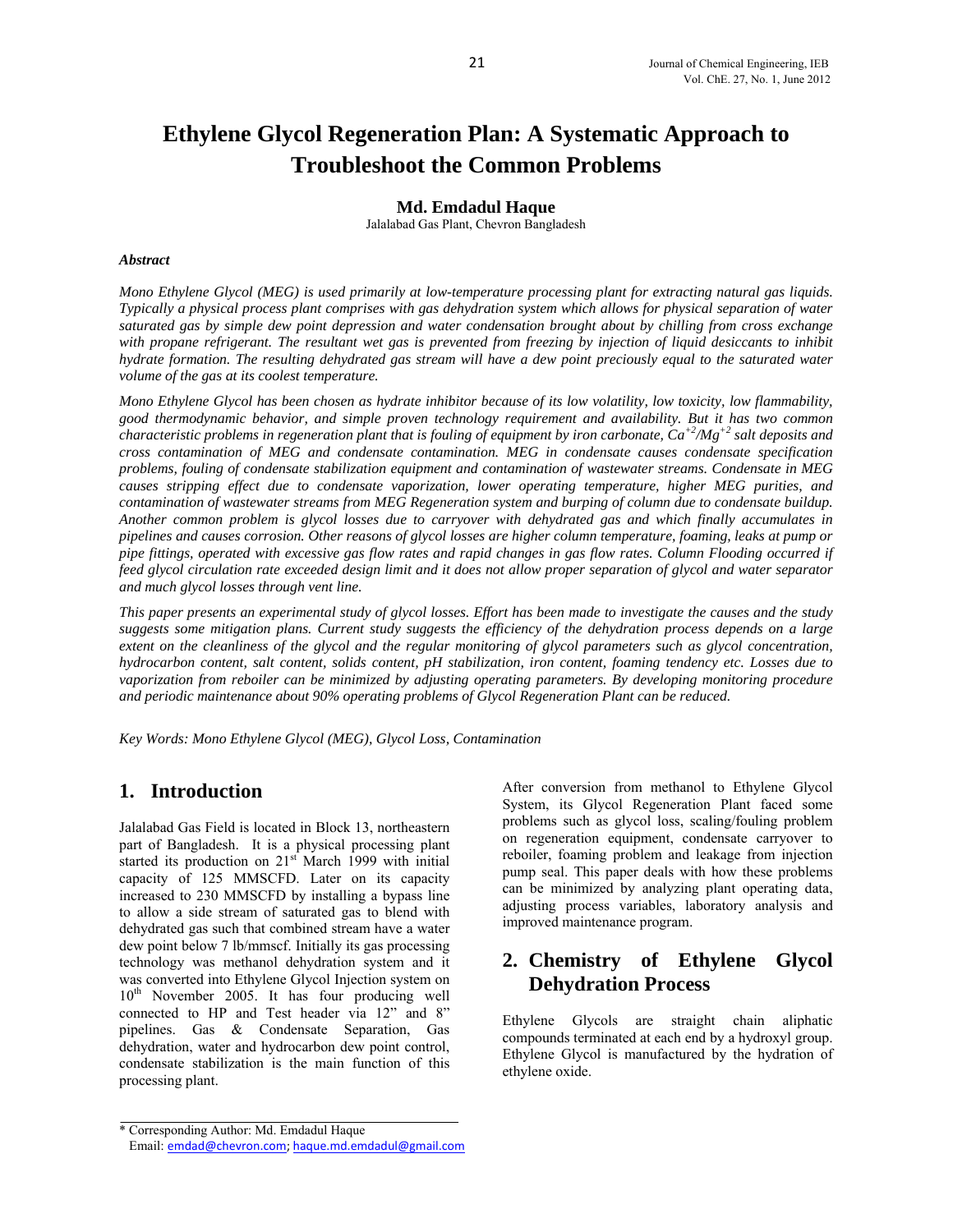| Formula                  | $C_2H_6O_2$ |
|--------------------------|-------------|
| Molecular Weight         | 62.1        |
| Boiling Point, °F        | 387.1       |
| Flash Point, °F          | 240         |
| Fire Point, °F           | 245         |
| Freezing Point, °F       | 8           |
| Vapor Pressure, mm Hg    | 0.12        |
| Density, g/cc            | 1.11        |
| Specific Heat, BTU/lb-°F | 0.58        |
| Viscosity, cp            | 16.5        |
| Refractive Index         | 1.43        |

Table-1: Ethylene Glycol Properties

Among other glycols Ethylene Glycol (EG) is most popular because of its lower cost, lower viscosity and lower solubility in liquid hydrocarbons. The viscosities of EG and its aqueous solutions increase significantly as temperature decreases and this must be allowed for in the rating of refrigeration plant exchangers and chillers. Solubility of EG in the liquid hydrocarbon phase is extremely small. $<sup>1</sup>$ </sup>



Fig. 1. Freezing Curve of Ethylene Glycol

# **3. Ethylene Glycol Regeneration Process & Problems**

Lean EG is injected through injection nozzle with water saturated gas at tube side of exchanger and chiller. Lean EG absorbs water from and be settled in Low Temperature Separator boot as rich EG. Rich EG then enters the regeneration system through reflux coil in the top of stripper column, where it is preheated. Rich EG then flows to plate-frame exchanger to heat exchange with warmer lean EG, before entering the Flash Separator. In the Flash Separator, hydrocarbon is separated from EG-Water mixture. Rich EG then flows through particulate filter and carbon filter where

contaminants are removed and hydrocarbons are adsorbed. After being filtered, the rich glycol is fed into the reboiler for regeneration. In the reboiler, rich glycol enters at the top of the stripper column and flows down through a packed bed to flash off water and residual hydrocarbons. The glycol then flows down to the main body of the reboiler where rich EG becomes lean. The Lean EG flows through the plate-frame exchanger where it is cooled before entering the Glycol Accumulator. The Lean EG is then re-injected to exchanger and chiller by injection pump and completes the close loop.  $[2]$  Glycol circulation rate is 4 GPM and required concentration is 82%. Stripping gas line was introduced after startup of the plant as it was not in original design. Very often plant upset occurred and the following problems were observed:



Fig. 2. Process Flow Chart of EG Regeneration Plant

#### **3.1. Glycol Loss**

Most of the common problem was glycol losses due to vaporization, carryover with gas & condensate, low pH, improper concentration, rapid gas flow fluctuation. At normal operating condition glycol consumption is 0.23 bpd while at unstable condition glycol consumption rises to 2.0 bpd. Fig.-3 and Fig.-4 shows the scenario of glycol consumption and a comparison with normal operating condition.



Fig. 3. EG Consumption Trend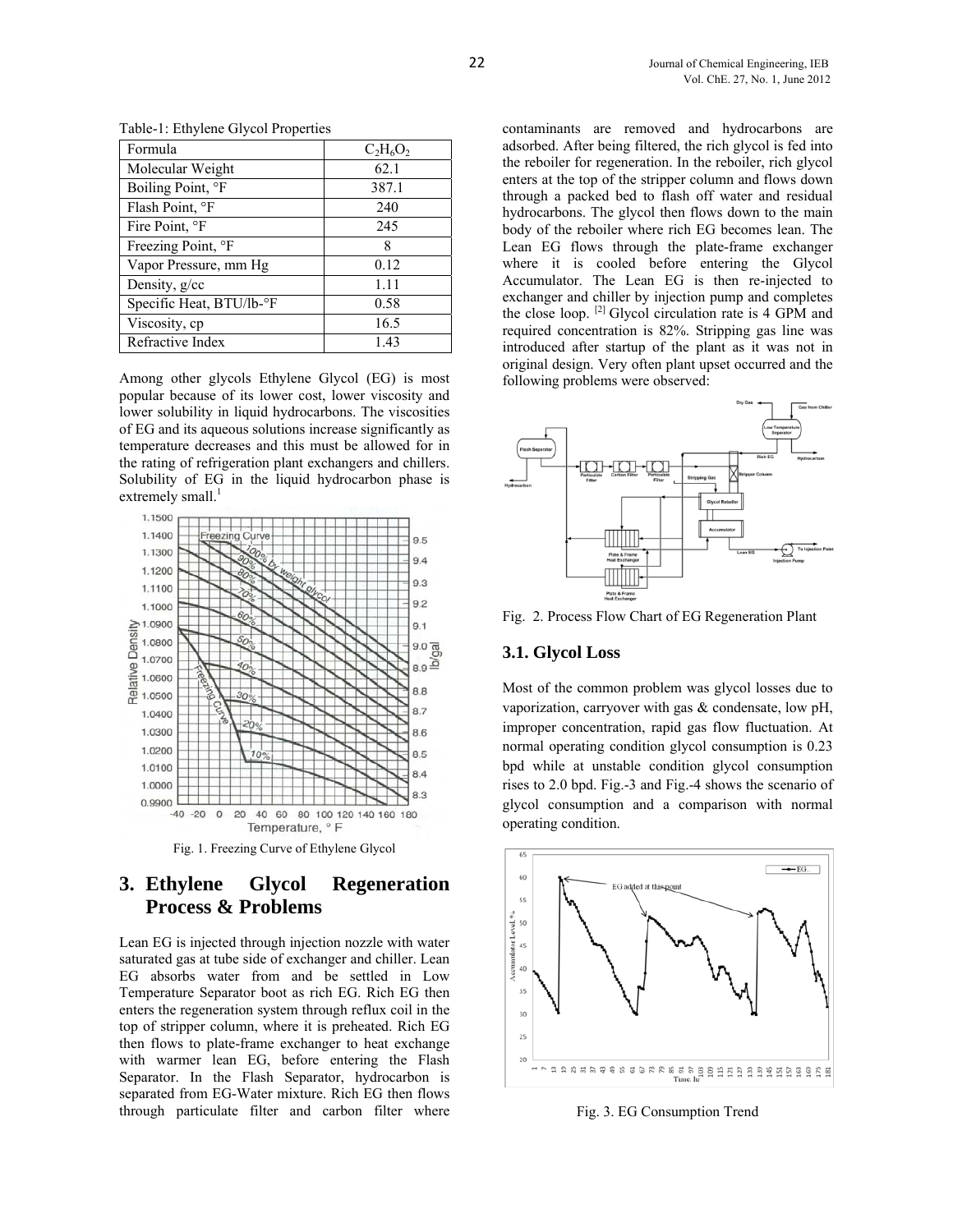In Fig.3, the peak points shows that glycol was added as a makeup from storage tank to Glycol Accumulator and trends shows the consumption profile.



Fig. 4. Comparison with normal operating condition

Fig.4 shows the comparison of glycol consumption at normal operation and upset condition.

![](_page_2_Figure_5.jpeg)

Fig. 5. Reboiler Performance

Fig.5 represents the overall reboiler performance at unstable condition. It shows that stripper column temperature increased to 225°F where normal limit is 210~212°F which is the boiling point of water. When this temperature reached to 225°F then some glycol vapor was allowed going with water vapor. Reboiler operating temperature was 257°F which is below EG decomposition temperature (325°F) and it dropped down to 243°F which leads to lower concentration of Lean EG. At the same time Temperature Control Valve (TCV) was fluctuating and tried to full open to enter more fuel gas to maintain the Reboiler temperature but it failed to do so and as a result Reboiler pressure increased to 1.75 psig which is harmful for atmospheric vessel. Any fluctuation of TCV leads to unsteady temperature of reboiler and stripper column.

![](_page_2_Figure_8.jpeg)

Fig. 6. EG Concentration and pH Profile at Reboiler and Distillate

Fig.6 shows the concentration profile of Lean EG at reboiler and at distillate collection vessel where maximum 25% EG was found.

#### **3.2 Scaling & Fouling**

Scaling & fouling is very common in glycol system. It can be minimized by maintaining quality of glycol.

![](_page_2_Picture_13.jpeg)

Fig. 7. Blocked Stripper Column due to Fouling

For inspection purpose glycol reboiler and stripper column were opened and stripper column was found to be almost block and channeling occured in one side. Fig.-7 shows the scenario of stripper column.

![](_page_2_Picture_16.jpeg)

Fig. 8. Scale on Reboiler Fire tube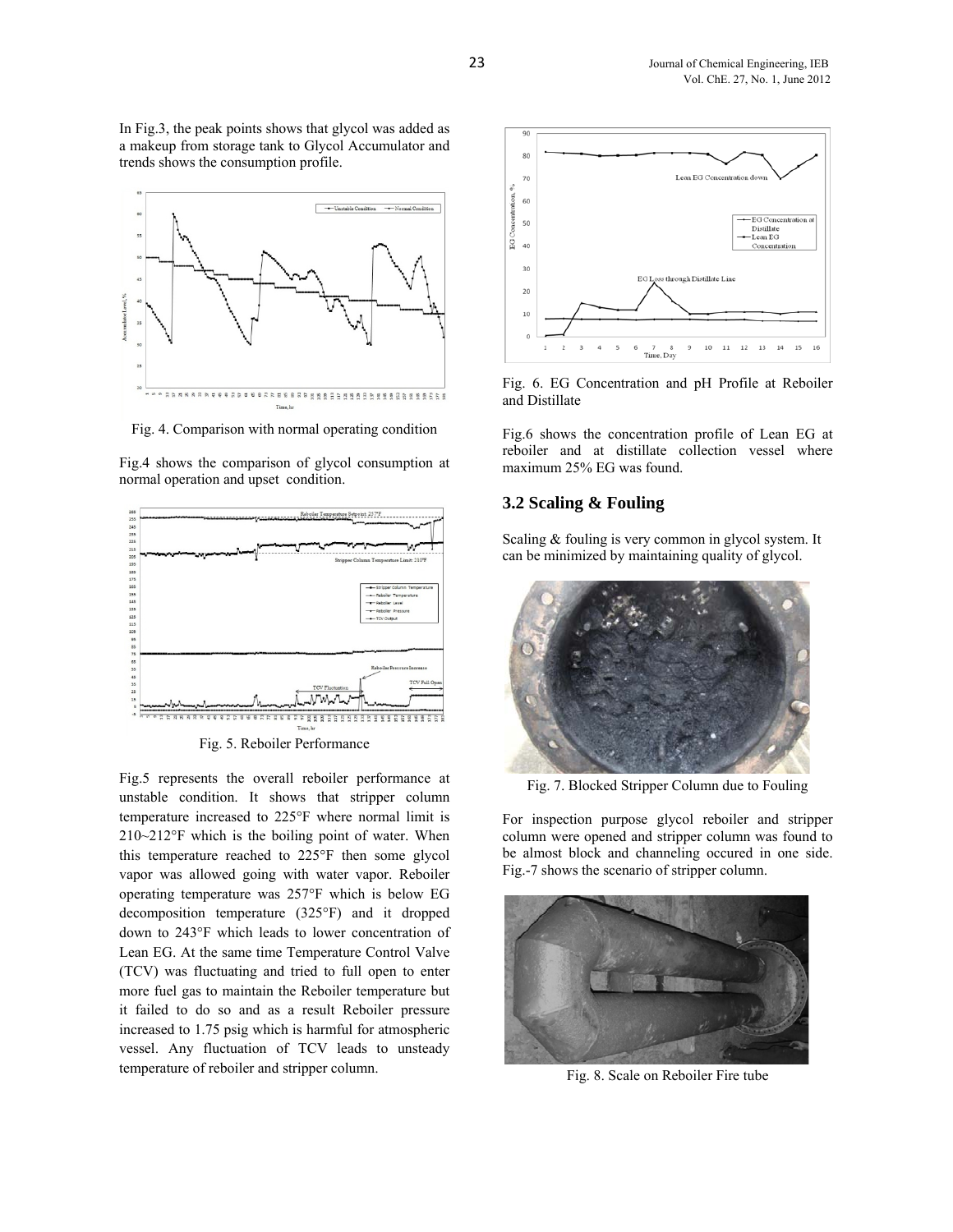![](_page_3_Picture_1.jpeg)

Fig. 9. Reboiler inside condition

Fig.-8 and 9 shows the condition of fire tube of reboiler and inside condition of reboiler respectively. Thick scale deposited on all part of fire tube and Reboiler inner wall.

Table 2. Solid Sample analysis of Fire Tube and Reboiler

| Element                | Unit | Fire   | Stripper |
|------------------------|------|--------|----------|
|                        |      | Tube   | Column   |
| Aluminium as Al        | ppm  | 0.08   | 0.08     |
| Antimony as Sb         | ppm  | 0.00   | 0.00     |
| Arsenic as As          | ppm  | 0.00   | 0.00     |
| Boron as B             | ppm  | 0.01   | 0.02     |
| Barium as Ba           | ppm  | 0.01   | 0.02     |
| Bismuth as Bi          | ppm  | 0.11   | 0.11     |
| Calcium as Ca          | ppm  | 0.11   | 0.27     |
| Cadmium as Cd          | ppm  | 0.03   | 0.03     |
| Cobalt as Co           | ppm  | 0.00   | 0.00     |
| Chromium as Cr         | ppm  | 0.12   | 0.16     |
| Cupper as Cu           | ppm  | 0.03   | 0.03     |
| Iron as Fe             | ppm  | 109.40 | 108.80   |
| Magnesium as Mg        | ppm  | 0.18   | 0.15     |
| Manganese as Mn        | ppm  | 1.79   | 3.79     |
| Mercury as Hg          | ppm  | 0.16   | 0.10     |
| Molybdenum<br>as<br>Mo | ppm  | 0.00   | 0.00     |
| Nickel as Ni           | ppm  | 0.00   | 0.01     |
| Lead as Pb             | ppm  | 0.02   | 0.02     |
| Silicon as Si          | ppm  | 1.54   | 1.20     |
| Silver as Ag           | ppm  | 0.00   | 0.00     |
| Selenium as Se         | ppm  | 0.00   | 0.00     |
| Thallium as Tl         | ppm  | 0.00   | 0.00     |
| Titanium as Ti         | ppm  | 0.02   | 0.02     |
| Vanadium as V          | ppm  | 0.00   | 0.00     |
| Zinc as Zn             | ppm  | 0.42   | 0.63     |

Laboratory analysis report of collected scale materials sample from fire tube and reboiler shows that iron is the main element. Table-2 shows the analysis report. Source of iron is produced water that comes into contact at exchanger where Lean EG is injected and water used for preparation of 82% EG solution. Scale is formed as carbonate and bi-carbonate of Fe, Ca and Mg which also depends on pH of Lean EG. The reaction is:

 $CO_2 + OH^{pH-7.0} \leftrightarrow HCO_3^{-pH-8.5} \leftrightarrow CO_3^{-2} + H_2O$  $\rightarrow$ Insoluble carbonate (Fe/Ca/Mg)

### **3.3. Hydrocarbon Carryover**

An accumulation of solid particles and hydrocarbon very often forms sludge in the glycol solution at low pH. This sludge is suspended in the circulating glycol and, over a period of time, the accumulation becomes large enough to settle down. This action results in the formation of a black, sticky and abrasive gum which can cause erosion of pumps, valves, and other equipment. This sludge becomes very hard and brittle when it deposits onto stripper packing and other places in the circulating system. It was observed that hydrocarbon was carried over with EG due to improper separation at Flash Separator. There is two particulate filter and one carbon filter at inlet line of reboiler. As a result sludge formed when Lean EG pH was low and this sludge blocked the filters. As a result, filter media need to change frequently. Another problem was found that it caused foaming which is another factor of loosing EG.

#### **3.4 Pump Seal Leakage**

Plunger type reciprocating pump is used as injection pump and plunger seal leakage was found to be a frequent problem which leads to EG loss.

# **4. Mitigation Technique & Discussion**

Most of the problems of dehydration and regeneration process can be minimized by taking care of glycol solution. A good quality glycol can give us high efficiency and uninterrupted plant operation. Following control measures were taken to mitigate the aforesaid problems and a brief explanation of taking these control measures are given below:

# **4.1 Stripping Gas**

Stripping gas helps to achieve high glycol concentration which cannot be obtained by normal regeneration. Hot gas has an affinity for water. So gas is bubbled through the hot glycol in the reboiler to remove water that was not cooked out. This gas may be put directly into the reboiler, or it may be added to the storage tank, so that it can be percolated through a packed column between the two vessels. The dry glycol spills downward by gravity over the packing, while the gas goes upward, removing even more water. By this method, the glycol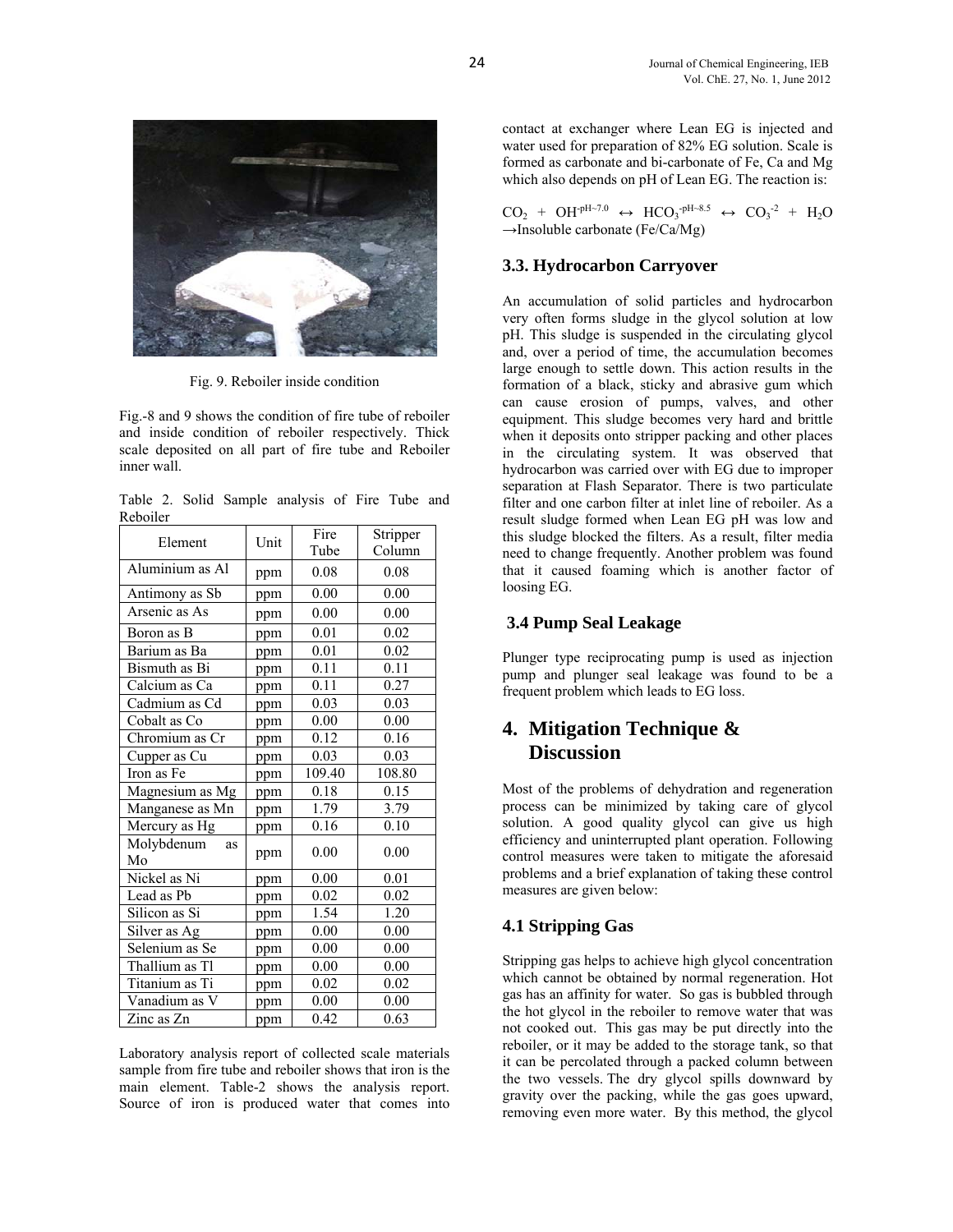may be purified to almost 100%. This method has another advantage. It prevents air from coming into contact with the dry glycol in the storage tank thus preventing oxidation of the glycol. Oxygen in the air will decompose glycol to some extent and cause corrosion in the system.

Sometimes it is found that stripping gas blocked due to liquid trapped inside the tubing and stripping gas regulator may blocked or malfunctioning. We found our stripping gas is blocked due to regulator blockage.

### **4.2. Reflux Ratio Control**

By controlling reflux ratio stripper column temperature can be controlled which is necessary to meet water boiling point. This can be achieved by operating stripper column bypass valve or by installing a threeway valve with temperature controller which is a better solution. As a three-way valve was not available it was controlled by operating stripper column bypass valve and found 25% reflux is enough for good control by trial & error process

# **4.3. pH Control**

pH is a measure of the acid content of the glycol and is an indication of glycol degradation taking place. The desired pH of the solution is 7.4 to 8.5. If proper measures are not taken, the pH will continue to decrease as the unit operates**.** The equipment corrosion rate increases rapidly with a decrease in the glycol pH. Organic acids resulting from the oxidation of glycol, thermal decomposition products and acid gases picked up from the gas stream are the most troublesome corrosive compounds. Therefore, the glycol pH should be checked periodically.

Produced water pH is 6~6.5, so when EG absorbed this water its pH went down and day by day glycol's pH dropped down. Ethanolamine (Di-ethanolamine, Triethanolamine) are commonly used to increase pH.

### **4.4. Salt Contamination**

Salt deposits accelerate equipment corrosion, reduce heat transfer in the regenerator tubes, and alter specific gravity. This troublesome compound cannot be removed with normal regeneration.

The heat transfer rate of the reboiler is reduced by deposits of coke, tarry compounds and/or salt deposits on the tubes. Ultimately, this can cause tube failure. Additionally, these contaminants will decompose the glycol. An analysis of the glycol shows the amount of these contaminants. Salt deposits can also be detected by routine inspection of the tube bundle during periodic shutdowns. The coke and tarry compound present in the circulating solution may be removed by good filtration.

Fig.8 is the example of this problem. Now it is planned to clean reboiler and replace packing materials annually and this technique is giving good results.

### **4.5 Increase Separation Efficiency**

Hydrocarbon in glycol indicates that separation is not adequate at Flash Separator. Without changing any equipment we can do it by increasing retention time in the separator. To increase retention time we can increase Rich EG level at Flash Separator. Carbon filter is the second step to remove hydrocarbon from glycol. Periodic check at carbon filter outlet can give better solution. Slightly brownish color indicates that carbon filter is working otherwise carbon filter should be changed.

### **4.6 Foam Control**

Foaming can increase glycol losses and reduce the plant capacity. Foaming also causes poor contact between the gas and the glycol solution; therefore, the drying efficiency is decreased. Glycol does not foam by itself, rather as a result of impurities, particularly at relatively low temperatures. Some foam promoters are hydrocarbon liquids, corrosion inhibitors, salt and finely divided suspended solids.

Excessive turbulence and high liquid-to-vapor contacting velocities will usually cause the glycol solution to foam. This condition can also be caused by mechanical or chemical troubles. The best cure for foaming problem is proper care of the glycol solution. The most important measures in the program are effective gas cleaning ahead of the glycol system and good filtration of the circulating solution.

Dirty packing, caused by deposits of salt and/ or tarry hydrocarbons, will also cause solution foaming in the still and increase glycol losses. Therefore, the packing should be cleaned or replaced when plugging occurs. Fig.-7 is the example of dirty packing and it is planned to clean or replace annually.

Besides these, analysis of glycol solution is essential for smooth plant operation. It also enables the operator to evaluate the plant performance and make operating changes to get a maximum drying efficiency. For analysis of glycol sample, at first it is needed to be checked visually to identify contaminants. A finely divided black precipitate may indicate the presence of iron corrosion products; a black, viscous solution may contain heavy hydrocarbons; the characteristic odor of decomposed glycol (a sweet, aromatic smell) usually indicates thermal degradation; a two-phase liquid sample usually indicates that the glycol solution is heavily contaminated with hydrocarbons. The visual conclusions should then be supported by chemical analysis. Some of the routine tests which can be run are pH, salt analysis, hydrocarbon determination, solids